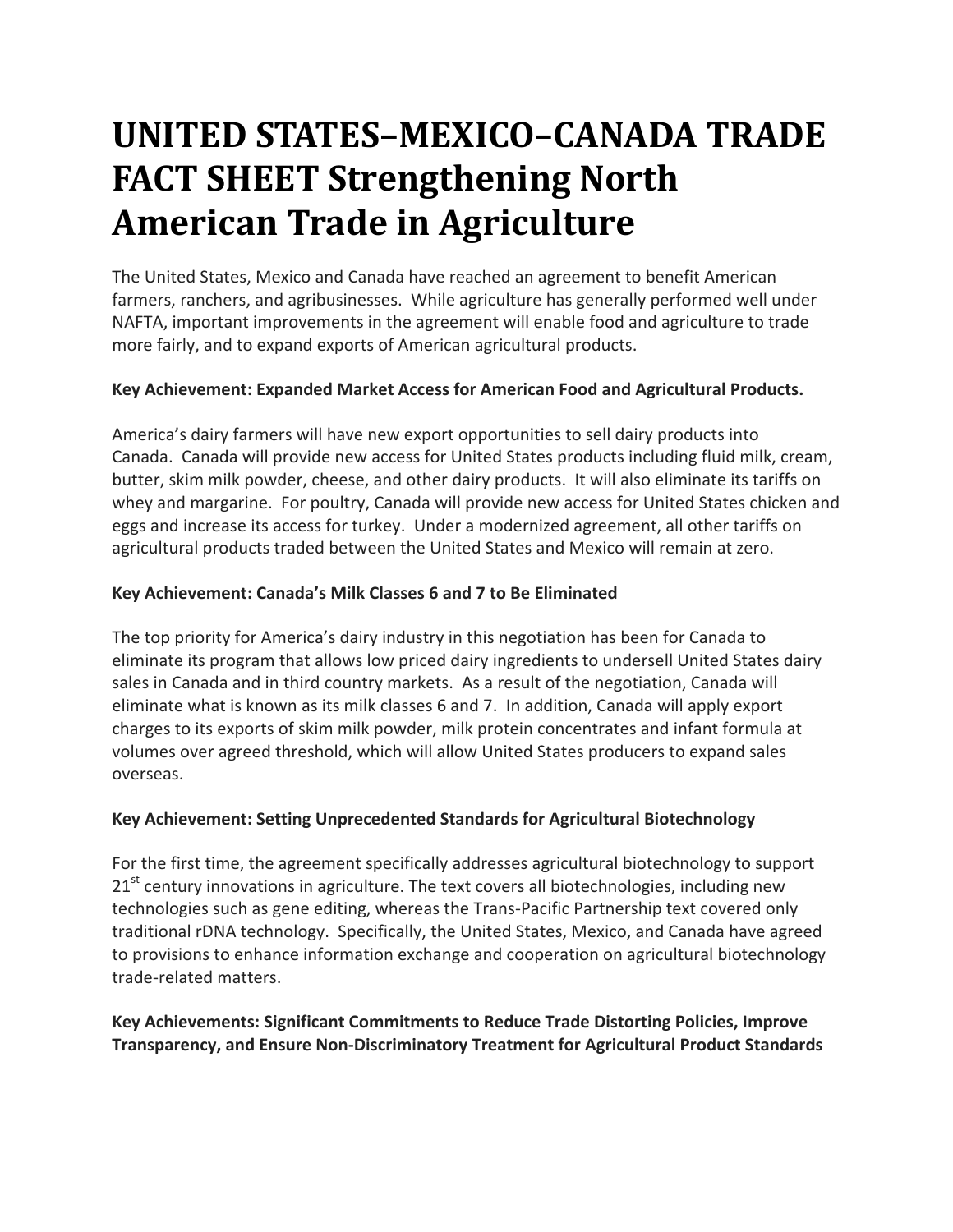Building on NAFTA, the United States, Mexico, and Canada agreed to work together in other fora on agriculture matters, improve transparency and consultations on matters affecting trade among the countries.

The United States, Mexico, and Canada agreed to several provisions to reduce the use of trade distorting policies, including:

- To not use export subsidies or World Trade Organization (WTO) special agricultural safeguards for products exported to each other's market.
- Improved commitments to increase transparency and consultation regarding the use of export restrictions for food security purposes.
- If supporting producers, to consider using domestic support measures that have minimal or no trade distorting or production effects and ensure transparency of domestic support programs.

Canada and the United States also agreed to strong rules to ensure tariff-rate quotas are administered fairly and transparently to ensure the ability of traders to fully use them.

## **Key Achievement: Fair Treatment for Quality Requirements for Wheat and other Agricultural Products**

Canada has agreed to grade imports of United States wheat in a manner no less favorable than it accords Canadian wheat, and to not require a country of origin statement on its quality grade or inspection certificate. Canada and the United States also agreed to discuss issues related to seed regulatory systems.

To facilitate the marketing of food and agricultural products, Mexico and the United States agreed that grading standards and services will be non-discriminatory for all agricultural goods and will establish a dialogue to discuss grading and quality trade related matters.

## **Key Achievement: Enhanced Rules for Science-Based Sanitary and Phytosanitary Measures**

In the Sanitary and Phytosanitary (SPS) Measures chapter, the United States, Mexico, and Canada have agreed to strengthen disciplines for science-based SPS measures, while ensuring Parties maintain their sovereign right to protect human, animal, and plant life or health. Provisions include increasing transparency on the development and implementation of SPS measures; advancing science-based decision making; improving processes for certification, regionalization and equivalency determinations; conducting systems-based audits; improving transparency for import checks; and working together to enhance compatibility of measures. The new agreement would establish a new mechanism for technical consultations to resolve issues between the Parties.

## **Key Achievement: New Disciplines on Geographic Indications**